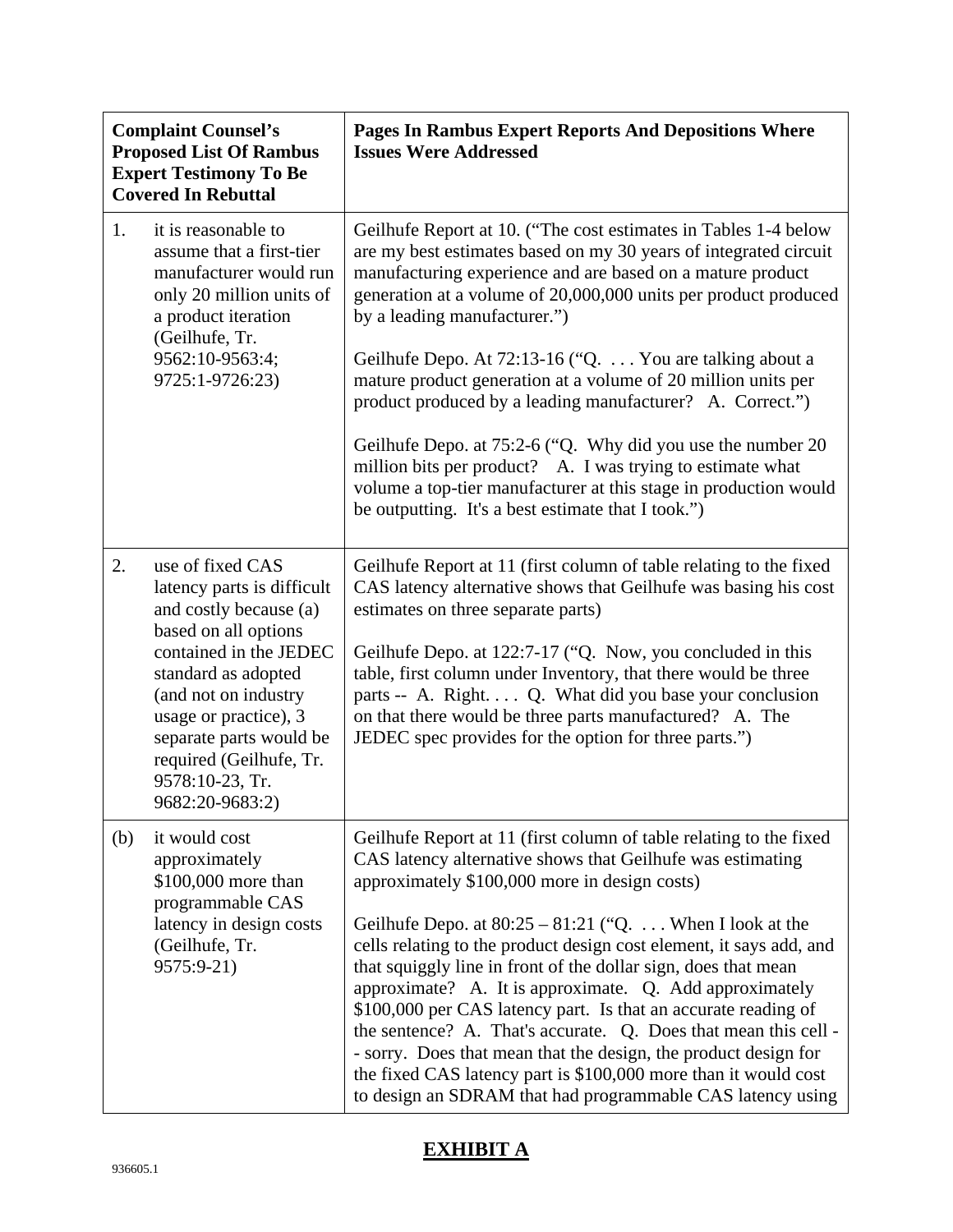| <b>Complaint Counsel's</b><br><b>Proposed List Of Rambus</b><br><b>Expert Testimony To Be</b><br><b>Covered In Rebuttal</b> |                                                                                                                   | <b>Pages In Rambus Expert Reports And Depositions Where</b><br><b>Issues Were Addressed</b>                                                                                                                                                                                                                                                                                                                                                                                                                                                                                                                                                                                                                                                                                                                                                                                                                                                                                                                                                                                                                                                                                                                                                                                                                                                                                                                   |
|-----------------------------------------------------------------------------------------------------------------------------|-------------------------------------------------------------------------------------------------------------------|---------------------------------------------------------------------------------------------------------------------------------------------------------------------------------------------------------------------------------------------------------------------------------------------------------------------------------------------------------------------------------------------------------------------------------------------------------------------------------------------------------------------------------------------------------------------------------------------------------------------------------------------------------------------------------------------------------------------------------------------------------------------------------------------------------------------------------------------------------------------------------------------------------------------------------------------------------------------------------------------------------------------------------------------------------------------------------------------------------------------------------------------------------------------------------------------------------------------------------------------------------------------------------------------------------------------------------------------------------------------------------------------------------------|
|                                                                                                                             |                                                                                                                   | the mode register, or does that refer to the cost of the product<br>design itself? A. Good question. First your example has very<br>little design effort per se. It just has the effort related to a<br>simulation being able to create the tools. Given that for fixed<br>CAS latency you now have more than one product, each product<br>has to have its own photo tools. So to do each one of those<br>products in my estimation is about 100,000, given that I have a<br>baseline and I have a product that's done.")                                                                                                                                                                                                                                                                                                                                                                                                                                                                                                                                                                                                                                                                                                                                                                                                                                                                                     |
| (c)                                                                                                                         | it would require<br>assumptions about the<br>speed grade of the parts<br>(Soderman, Tr.<br>9347:8-9348:11)        | Soderman Report at 24 ("Moreover, manufacturing a number of<br>different fixed latency parts would have a significant impact on<br>yield, a key consideration for DRAM manufacturers As<br>noted above, different DRAMs from the same wafer will have<br>different speed ratings, and the ratings cannot be accurately<br>determined until the part is packaged and tested. Some of the<br>DRAMs in question will not be fast enough to operate with a<br>latency of only 2 at the contemplated bus speed.")<br>Soderman Depo. at 146:10-25 ("Q. What do you mean by<br>"significant guesswork"? A. In other words, if you fixed the<br>latency when you were manufacturing the die; in other words,<br>you have no idea what the performance of that part is going to<br>be; in other words, the performance of that particular die,<br>because you can't measure it in the die form, you have to<br>package it, but you had to fix the latency at that point, much like<br>whatever technique you're using to fix it, much like maybe if<br>you wanted to use lasers or whatever, if you fixed it at that<br>point, you're never quite sure whether the parts are fast or slow.<br>You're making an educated guess. And that is not something a<br>very efficient and cost-competitive industry can afford. There is<br>no guesswork in DRAM manufacturing. It's really a fine-tuned<br>art, engineering.") |
| (d)                                                                                                                         | it would interfere with a<br>manufacturer's ability<br>to speed grade parts<br>(Soderman, Tr,<br>9348:12-9349:15) | Soderman Report at 24-25. ("Moreover, manufacturing a<br>number of fixed latency parts will lead to a loss of much of the<br>price premium that manufacturers currently obtain from sales of<br>faster DRAMs. Currently DRAM manufacturers sort each<br>product into 2-3 speed-grade bins (after packaging and testing)<br>depending on their performance and then distribute them at<br>different prices. The faster performance products command a<br>premium price that can be as much as 50% [Denali 2002] higher<br>than slower parts. Under Professor Jacob's alternative,                                                                                                                                                                                                                                                                                                                                                                                                                                                                                                                                                                                                                                                                                                                                                                                                                              |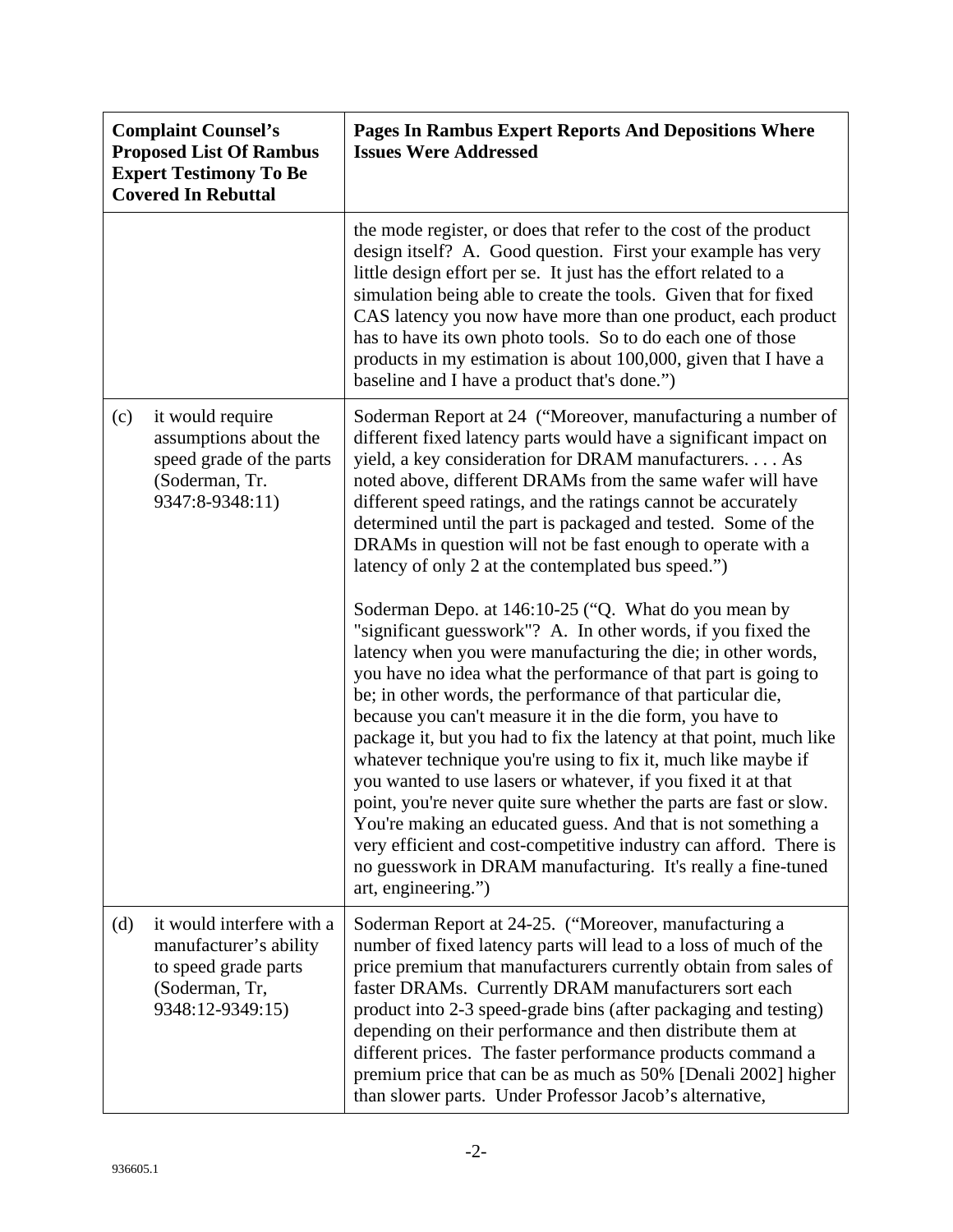| <b>Complaint Counsel's</b><br><b>Proposed List Of Rambus</b><br><b>Expert Testimony To Be</b><br><b>Covered In Rebuttal</b> |                                                                                                                                                                                                                                                                   | <b>Pages In Rambus Expert Reports And Depositions Where</b><br><b>Issues Were Addressed</b>                                                                                                                                                                                                                                                                                                                                                                                                                                                                                                                                                                                                                                                                                                                                                                                                                                   |
|-----------------------------------------------------------------------------------------------------------------------------|-------------------------------------------------------------------------------------------------------------------------------------------------------------------------------------------------------------------------------------------------------------------|-------------------------------------------------------------------------------------------------------------------------------------------------------------------------------------------------------------------------------------------------------------------------------------------------------------------------------------------------------------------------------------------------------------------------------------------------------------------------------------------------------------------------------------------------------------------------------------------------------------------------------------------------------------------------------------------------------------------------------------------------------------------------------------------------------------------------------------------------------------------------------------------------------------------------------|
|                                                                                                                             |                                                                                                                                                                                                                                                                   | however, in order to maintain acceptable yields for a wafer<br>many of the fastest parts that currently command premium<br>prices would have to be fixed with a latency value that would<br>result in the full performance capability of the part not being<br>realized and, consequently, could no longer be sold at a<br>premium price.")                                                                                                                                                                                                                                                                                                                                                                                                                                                                                                                                                                                   |
| (e)                                                                                                                         | it would add expense<br>due to decreased die<br>yield (Geilhufe, Tr.<br>9577:1-9578:9)                                                                                                                                                                            | Geilhufe Report at 11 (first column of table relating to the fixed<br>CAS latency alternative shows that Geilhufe was estimating an<br>additional expense of approximately \$.03 per unit due to<br>decreased die yield)                                                                                                                                                                                                                                                                                                                                                                                                                                                                                                                                                                                                                                                                                                      |
| 3.                                                                                                                          | use of fixed burst length<br>parts is difficult and<br>costly because (a) based<br>on all options in the<br>JEDEC standard as<br>adopted (and not on<br>industry usage or<br>practice), it would<br>require 4 separate parts<br>(Geilhufe, Tr.<br>9594:25-9595:3) | Geilhufe Depo. at 154:20 - 155:11 ("THE WITNESS: I needed<br>to refresh my memory with a JEDEC spec. I have the JEDEC<br>spec in front of me. And the JEDEC spec calls for four<br>SDRAM burst lengths and four -- 3 DDR DRAM burst lengths.<br>Q. So where did the six parts for the fixed burst length column<br>come from? A. I would have to look at my notes if I have that.<br>My first answer is the number very likely came from the burst<br>length and burst type combination, but I can't be certain right<br>now. So I think a better approach is to assume -- not assume but<br>to change the report to four burst length elements or parts at this<br>time and change -- as you can tell, I used roughly one cent of<br>inventory cost per two part types within -- and I would amend<br>the inventory cost to three cents as opposed to four cents to<br>make sure the analysis stays reasonably consistent.") |
|                                                                                                                             | (b) it would involve extra<br>photo tool costs of<br>\$50,000                                                                                                                                                                                                     | Geilhufe Report at 12 (first column of table relating to the fixed<br>burst length alternative shows that Geilhufe was estimating<br>approximately \$50,000 in extra photo tool costs)                                                                                                                                                                                                                                                                                                                                                                                                                                                                                                                                                                                                                                                                                                                                        |
| (c)                                                                                                                         | it would cost<br>approximately<br>\$100,000 more than<br>programmable burst<br>length in design costs<br>(Geilhufe, Tr.<br>9594:5-12)                                                                                                                             | Geilhufe Report at 12 (first column of table relating to the fixed<br>burst length alternative shows that Geilhufe was estimating<br>approximately \$100,000 in extra design costs)                                                                                                                                                                                                                                                                                                                                                                                                                                                                                                                                                                                                                                                                                                                                           |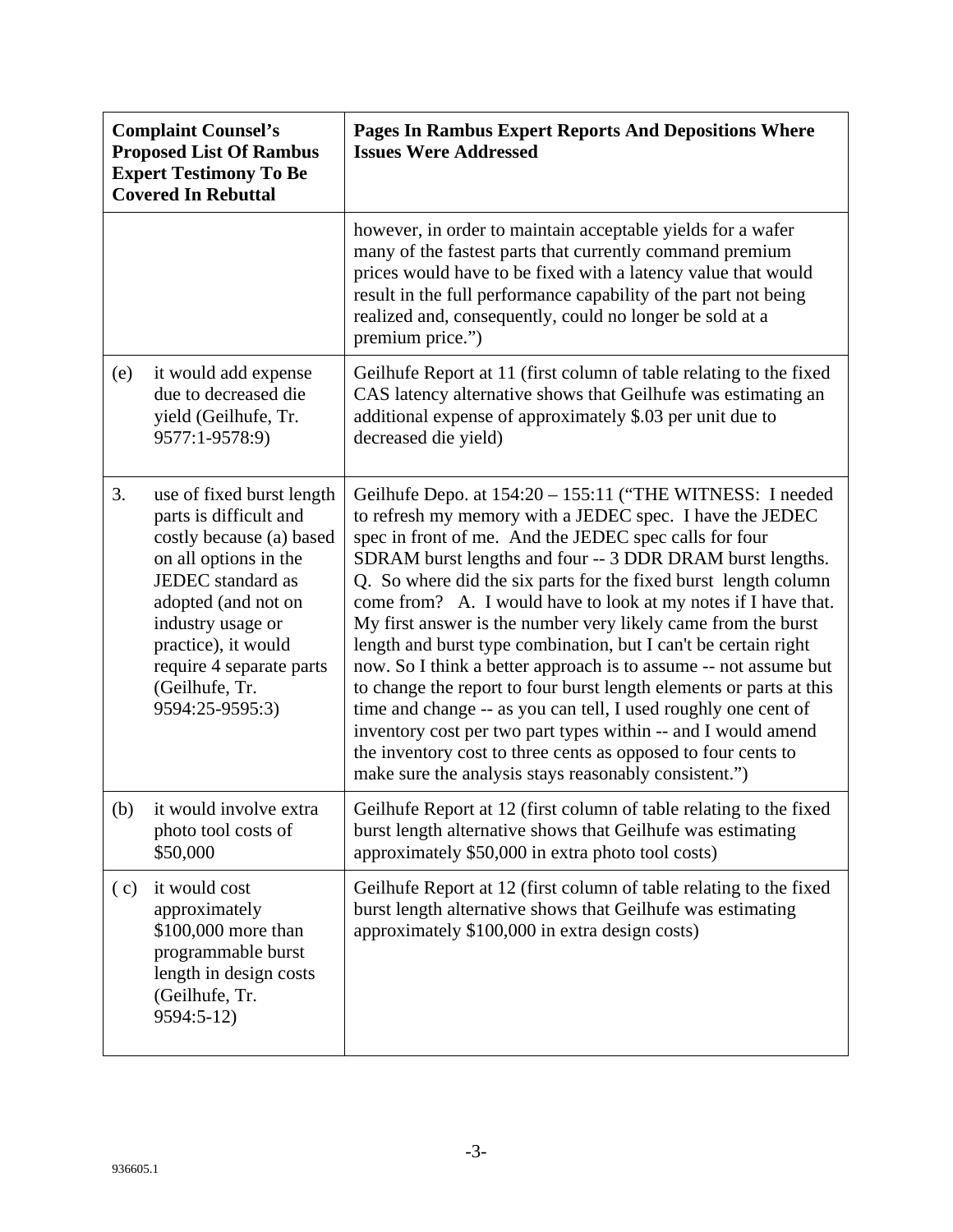| <b>Complaint Counsel's</b><br><b>Proposed List Of Rambus</b><br><b>Expert Testimony To Be</b><br><b>Covered In Rebuttal</b> |                                                                                                                                                                                                                                                 | Pages In Rambus Expert Reports And Depositions Where<br><b>Issues Were Addressed</b>                                                                                                                                                                                                                                                                                                                                                                                                                                                                                                                                                                                                                                                                                                                                                                                                                                                                                                                                                                                                                                                                                                |
|-----------------------------------------------------------------------------------------------------------------------------|-------------------------------------------------------------------------------------------------------------------------------------------------------------------------------------------------------------------------------------------------|-------------------------------------------------------------------------------------------------------------------------------------------------------------------------------------------------------------------------------------------------------------------------------------------------------------------------------------------------------------------------------------------------------------------------------------------------------------------------------------------------------------------------------------------------------------------------------------------------------------------------------------------------------------------------------------------------------------------------------------------------------------------------------------------------------------------------------------------------------------------------------------------------------------------------------------------------------------------------------------------------------------------------------------------------------------------------------------------------------------------------------------------------------------------------------------|
| 4.                                                                                                                          | based on all options in<br>the JEDEC standard as<br>adopted (and not on<br>industry usage or<br>practice), use of both<br>fixed CAS latency and<br>fixed burst length<br>would require 12-15<br>separate parts<br>(Geilhufe, Tr.<br>$9601:7-16$ | Geilhufe Report at 15 ("JEDEC Standard 21-C specifies three<br>different CAS Latency values for the SDR SDRAM, and five<br>different values for the DDR SDRAM. Four different Burst<br>Length values are specified for the SDR SDRAM and three<br>different Burst Length values are specified for the DDR<br>SDRAM. To fulfill the JEDEC Standard with fixed CL and<br>B.L. products could require 12 or more different SDR DRAM<br>products and 15 or more different DDR DRAM products for<br>each current product – a major increase in manufacturing<br>complexity, in inventory management, in distribution channel<br>complexity, and in systems manufacturing complexity.")<br>Geilhufe Depo. at 152:9-21 ("Q. So I understand, I had asked<br>you if you made a determination of the number of DRAM<br>products that would be manufactured if JEDEC went to a fixed<br>CAS latency and fixed burst length structure. As I understand it,<br>you said you did. What was that determination based on?<br>A. It was based on the JEDEC specification. Q. Was it based<br>on anything else besides the JEDEC specification? A. No, it<br>was based on the JEDEC specification.") |
| 5.                                                                                                                          | use of fixed CAS<br>latency would not<br>permit the mode<br>register to be removed<br>from the DRAM<br>(Geilhufe, Tr.<br>9736:24-9737:19)                                                                                                       | Geilhufe Depo. at 152:2-4 ("The mode register, in addition to<br>CAS latency and burst length, has another element called burst<br>$type \ldots$ ."                                                                                                                                                                                                                                                                                                                                                                                                                                                                                                                                                                                                                                                                                                                                                                                                                                                                                                                                                                                                                                 |
| 6.                                                                                                                          | (a) electrically blown<br>fuses and anti-fuses are<br>not reliable (Soderman,<br>Tr. 9356:18-9357:2)                                                                                                                                            | Soderman Depo. at 149:18 - 150:6 ("Q. Are you saying it's no<br>longer technically feasible to use electrically-fused DRAMs?<br>A. It depends on what type you are talking about. If you're<br>talking about an anti-fuse, everything is possible. The question<br>is what is economically profitable. And that's what drives the<br>DRAM industry. The anti-fuse technology does not have the<br>same reliability as required for the DRAMs. They use it for<br>programmable logic. And there is some percentage of those that<br>we'll call regrade; in other words, have a defect either change<br>with time or just don't get programmed correctly initially. So it's<br>not a -- the electrically-programmed anti-fuse is not 100 percent                                                                                                                                                                                                                                                                                                                                                                                                                                      |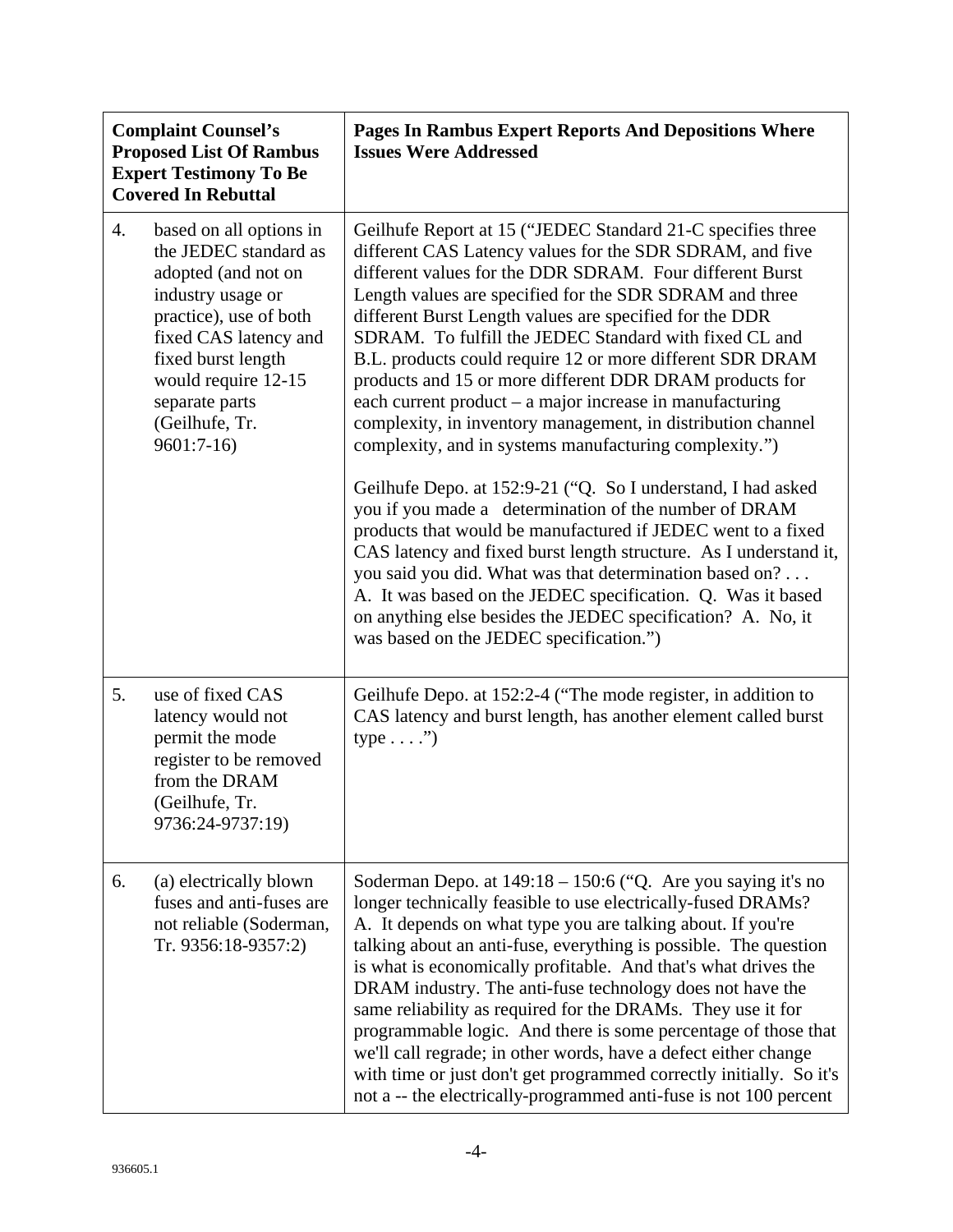| <b>Complaint Counsel's</b><br><b>Proposed List Of Rambus</b><br><b>Expert Testimony To Be</b><br><b>Covered In Rebuttal</b> |                                                                                                                           | Pages In Rambus Expert Reports And Depositions Where<br><b>Issues Were Addressed</b>                                                                                                                                                                                                                                                                                                                                                                                                                                                                                                                                                                                                                                                                                                                            |
|-----------------------------------------------------------------------------------------------------------------------------|---------------------------------------------------------------------------------------------------------------------------|-----------------------------------------------------------------------------------------------------------------------------------------------------------------------------------------------------------------------------------------------------------------------------------------------------------------------------------------------------------------------------------------------------------------------------------------------------------------------------------------------------------------------------------------------------------------------------------------------------------------------------------------------------------------------------------------------------------------------------------------------------------------------------------------------------------------|
|                                                                                                                             |                                                                                                                           | reliability like a laser fuse would be.")<br>Geilhufe Depo. at 86:13-23 ("Q. What would be the cost of<br>adding that module? A. The anti fuse? Q. Yes. A. It would<br>be totally unrealistic. Anti fuse is so unreliable that you could<br>not use it for this application. Q. Why do you say that? A.<br>Actel, an anti-fuse company, they guaranteed 95 percent of their                                                                                                                                                                                                                                                                                                                                                                                                                                     |
|                                                                                                                             |                                                                                                                           | product to work then they ship it to you. Can you imagine a<br>DRAM manufacturer saying I'm shipping you parts and 95 of<br>them are not working?")                                                                                                                                                                                                                                                                                                                                                                                                                                                                                                                                                                                                                                                             |
| (b)                                                                                                                         | based on a survey of<br>"maybe 50" out of<br>"hundreds" of data<br>sheets, only about 2 out<br>of 50 SDRAMs appear        | Soderman Report at 27 ("While it is true that there are other<br>types of fuses that could be employed post-packaging, these fuse<br>technologies are not in common use in DRAM manufacturing<br>$\cdot$ .")                                                                                                                                                                                                                                                                                                                                                                                                                                                                                                                                                                                                    |
|                                                                                                                             | to incorporate<br>electrically blown fuses<br>(Soderman, Tr.<br>9357:3-9358:1)                                            | Soderman Depo. at 152:18-23 ("Q. So you're not aware of any<br>company that does incorporate electrically-blown fuses in<br>commodity products at this time? A. I have heard that Micron<br>and some others did it for a while but, you know, it did not catch<br>on with other companies.")                                                                                                                                                                                                                                                                                                                                                                                                                                                                                                                    |
| (c)                                                                                                                         | anti-fuse technology is<br>not generally available<br>in DRAMs (Geilhufe,<br>Tr. 9582:20-9583:19;<br>Tr. 9732:11-9734:21) | Geilhufe Report at 15-16 ("The most common technology is to<br>laser vaporize conductor links at Wafer Sort (electrical test of<br>the die on the wafer) Alternative fuse technologies that<br>would offer programming after Wafer Sort and possibly by the<br>Systems manufacturer are not compatible with DRAM wafer<br>manufacturing processes of the mid 1990's.")                                                                                                                                                                                                                                                                                                                                                                                                                                          |
|                                                                                                                             |                                                                                                                           | Geilhufe Depo. at 124:9-24, 127:8-14 ("THE WITNESS: We<br>looked at anti-fuse, I looked at nonvolatile fuses of all kinds,<br>even considered silicon fuses. $\dots$ Q. You say they are not<br>compatible with DRAM wafer manufacturing processes in the<br>mid 1990s, is that accurate, is that what you said? A. That's<br>correct. Q. What's the basis for that? A. As we discussed<br>before, these alternative fuse technologies require process<br>modules that did not exist or do not exist in the DRAM<br>manufacturing process $Q.$ Okay. And your understanding<br>that it does not exist in the DRAM process is based on what?<br>A. It's based on my understanding, my experience of the<br>DRAM processes that were active in that time period. Q. In<br>1991 to 1996? A. Up to 2000, roughly.") |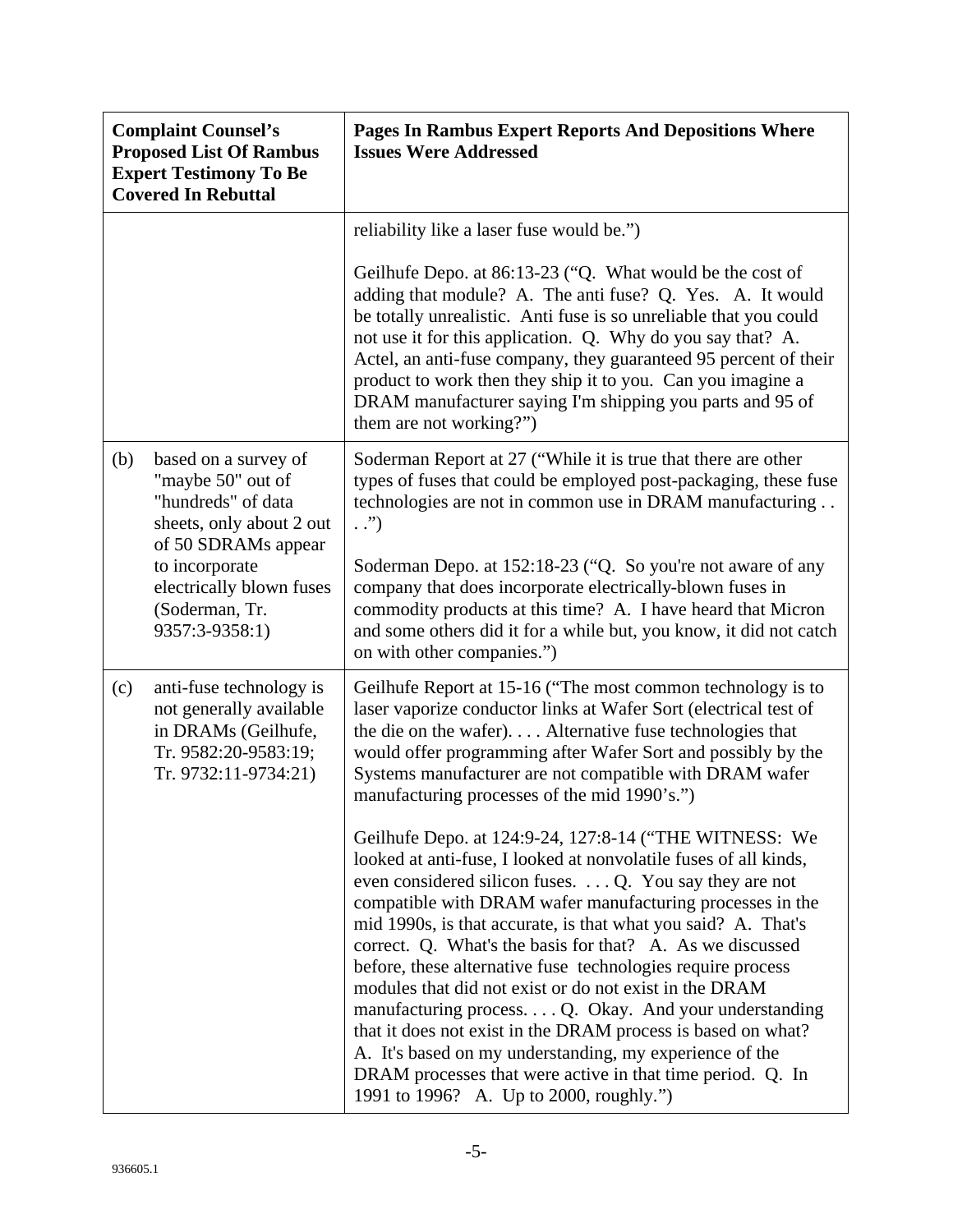| <b>Complaint Counsel's</b><br><b>Proposed List Of Rambus</b><br><b>Expert Testimony To Be</b><br><b>Covered In Rebuttal</b> |                                                                                                                                                                                                                                                                                                  | <b>Pages In Rambus Expert Reports And Depositions Where</b><br><b>Issues Were Addressed</b>                                                                                                                                                                                                                                                                                                                                                                                                                                                                                                                                                                                                                                                                                                                                                                                                                                                             |
|-----------------------------------------------------------------------------------------------------------------------------|--------------------------------------------------------------------------------------------------------------------------------------------------------------------------------------------------------------------------------------------------------------------------------------------------|---------------------------------------------------------------------------------------------------------------------------------------------------------------------------------------------------------------------------------------------------------------------------------------------------------------------------------------------------------------------------------------------------------------------------------------------------------------------------------------------------------------------------------------------------------------------------------------------------------------------------------------------------------------------------------------------------------------------------------------------------------------------------------------------------------------------------------------------------------------------------------------------------------------------------------------------------------|
| (d)                                                                                                                         | the use of laser blown<br>fuses would lead to<br>reduced yield due to<br>speed distribution<br>(Geilhufe, Tr.<br>9585:21-9586:9)                                                                                                                                                                 | Geilhufe Report at 11 (third column of table relating to the<br>alternative of programming CAS latency using fuses shows that<br>Geilhufe estimated that there would be reduced yield due to<br>speed distribution, leading to an additional cost of \$.03 cents per<br>unit)                                                                                                                                                                                                                                                                                                                                                                                                                                                                                                                                                                                                                                                                           |
|                                                                                                                             |                                                                                                                                                                                                                                                                                                  | Geilhufe Depo. at $131:24 - 132:18$ (Q. The next column -- the<br>next element I would like to talk about is the final test and good<br>unit yield for programming CAS latency with a fuse. A. Yes.<br>Q. Now, you note in here your belief that it would lead to a<br>reduced yield due to speed distribution, and that you were<br>adding three cents per unit, approximately? A. Approximately.<br>Q. Why do you believe that? A. As we discussed earlier,<br>manufacturing process results in a distribution of speed, and<br>fixed CAS latency has the potential of not using the entire speed<br>range that the process turns out. And, therefore, has, if you will,<br>potentially fewer good parts, certainly for the fast parts. Q. Is it<br>an assumption of this column -- and by "this column" I mean the<br>programming CAS latency with fuse column -- that the fuses are<br>being burned by a laser prior to packaging? A. Absolutely.") |
| 7.                                                                                                                          | (a) based on the number<br>of bits provided for in<br>the JEDEC standard as<br>adopted (and not on<br>industry usage or<br>practice), setting CAS<br>latency and burst length<br>via pins each would<br>require three bits of<br>information (Geilhufe,<br>Tr. 9589:22-9590:6;<br>9599:8-9600:1) | This follows logically from the undisputed fact that there are<br>three bits corresponding to CAS latency and three bits<br>corresponding to burst length in the mode register described in<br>the JEDEC SDRAM standard.                                                                                                                                                                                                                                                                                                                                                                                                                                                                                                                                                                                                                                                                                                                                |
| (b)                                                                                                                         | it would be necessary to<br>add pins (Geilhufe, Tr.<br>9724:16-21;9741:8-974<br>2:1; Soderman, Tr.<br>9362:12-9363:3)                                                                                                                                                                            | Geilhufe Depo. at $135:22 - 136:22$ ("Q. Is there an assumption<br>there that there would be an additional pin required for this<br>alternative? A. I just realized it's a mistake. It should be two<br>cents. You can't add one pin -- Q. Okay. A. -- in a package,<br>you have to add them in pairs so you add pairs Q. What is<br>your understanding that additional pins would be required to<br>implement this alternative based on? A. It's the definition of                                                                                                                                                                                                                                                                                                                                                                                                                                                                                     |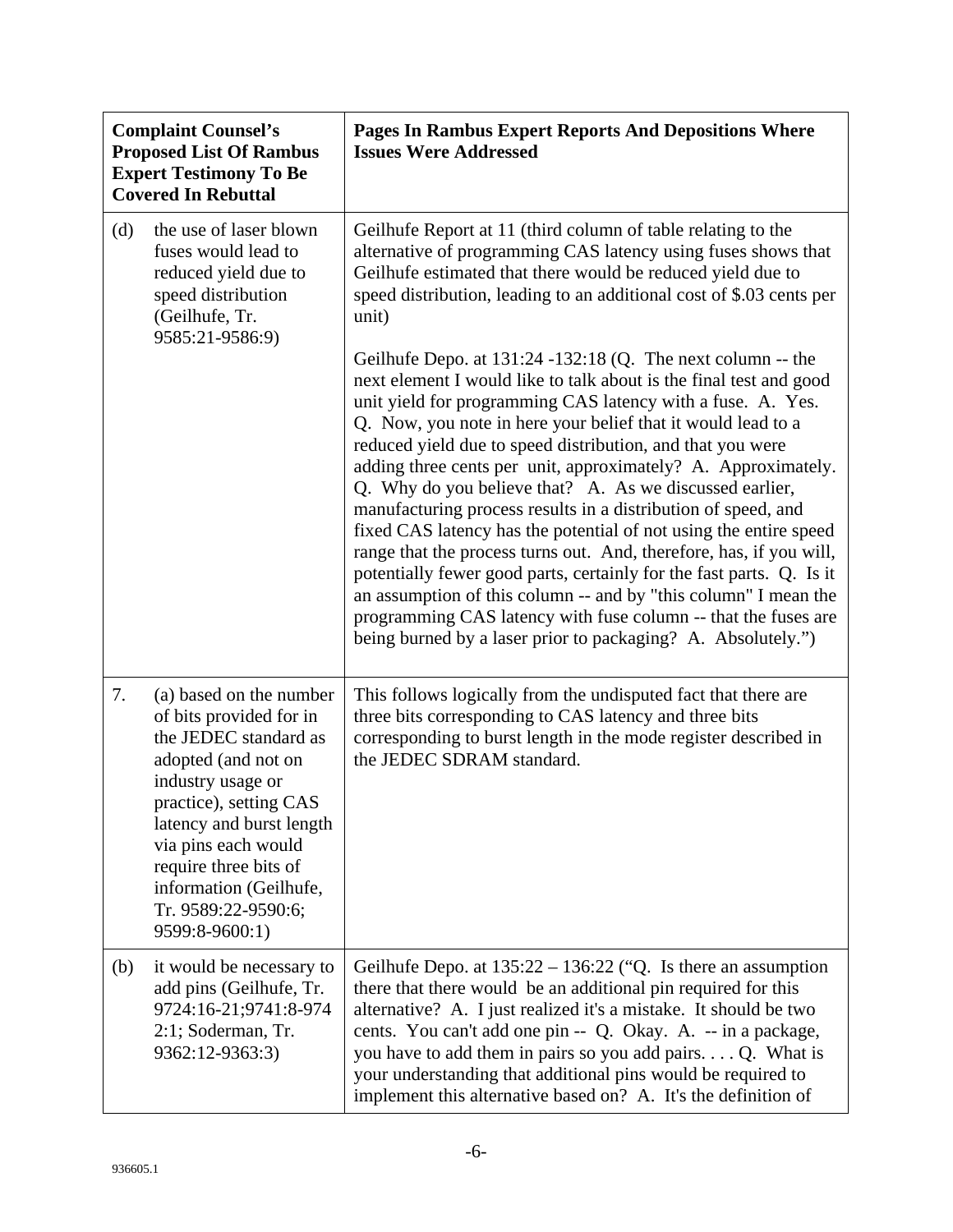| <b>Complaint Counsel's</b><br><b>Proposed List Of Rambus</b><br><b>Expert Testimony To Be</b><br><b>Covered In Rebuttal</b> | <b>Pages In Rambus Expert Reports And Depositions Where</b><br><b>Issues Were Addressed</b>                                                                                                                                                                                                                                                                                                                                                                                                                                                                                                                                                                                                                                                                                                                                                                                                                                                                                                                                                                                                                                                                                                                                                                                                                                                                                                                                                                                                                                                                                                                                                       |
|-----------------------------------------------------------------------------------------------------------------------------|---------------------------------------------------------------------------------------------------------------------------------------------------------------------------------------------------------------------------------------------------------------------------------------------------------------------------------------------------------------------------------------------------------------------------------------------------------------------------------------------------------------------------------------------------------------------------------------------------------------------------------------------------------------------------------------------------------------------------------------------------------------------------------------------------------------------------------------------------------------------------------------------------------------------------------------------------------------------------------------------------------------------------------------------------------------------------------------------------------------------------------------------------------------------------------------------------------------------------------------------------------------------------------------------------------------------------------------------------------------------------------------------------------------------------------------------------------------------------------------------------------------------------------------------------------------------------------------------------------------------------------------------------|
|                                                                                                                             | Professor Jacob's report. He suggested that you add a pin<br>possibly to provide voltages with the CAS latency information.<br>In other words, you are programming the DRAM with an<br>additional pin.")                                                                                                                                                                                                                                                                                                                                                                                                                                                                                                                                                                                                                                                                                                                                                                                                                                                                                                                                                                                                                                                                                                                                                                                                                                                                                                                                                                                                                                          |
|                                                                                                                             | Soderman Report at 30 ("To allow for several latency values"<br>without using multiple voltage levels on a pin, would require the<br>addition of two or three pins to the DRAM.")                                                                                                                                                                                                                                                                                                                                                                                                                                                                                                                                                                                                                                                                                                                                                                                                                                                                                                                                                                                                                                                                                                                                                                                                                                                                                                                                                                                                                                                                 |
|                                                                                                                             | Soderman Depo. at 140:14 – 141:12, 143:6-13 (Q. Let me<br>direct your attention to paragraph 63, first sentence, The first<br>implementation proposed by Professor Jacob would be<br>expensive to implement because of the necessity of adding pins.<br>What is your basis for the conclusion that it's necessary to add<br>pins? A. If you look at the package options that are available,<br>and we're talking about -- the common packages at the time<br>were frequently 54 pin TSOP, there were not a lot of extra pins,<br>the pins in which configuration you have chosen there. If you<br>have a by four, there are a couple of extra pins; if you have it by<br>eight, there are fewer. If you have it by 16, I think there's one.<br>Obviously it would not work if you're trying to encode all of this<br>information with one pin. Q. Okay. But even with a by 16<br>there is one no-connect pin; isn't that right? A. A no-connect pin<br>means that JEDEC has not specified the function. It does not<br>mean it's not connected to something. It just means that JEDEC<br>has not defined it. Q. Okay. A. It could be used in testing.<br>So you're not necessarily free to go and use it for something<br>else A. Actually, some of these parts come in a 32-bit<br>output where there are no extra pins. They've used them all. So<br>it depends on which flavor of the number of -- the organization<br>of the array, by four, eight, 10, 16, 32, and we're talking about<br>the 16 does not leave many left, there's either one or two that are<br>not defined, not necessarily not connected, they are just not<br>defined.") |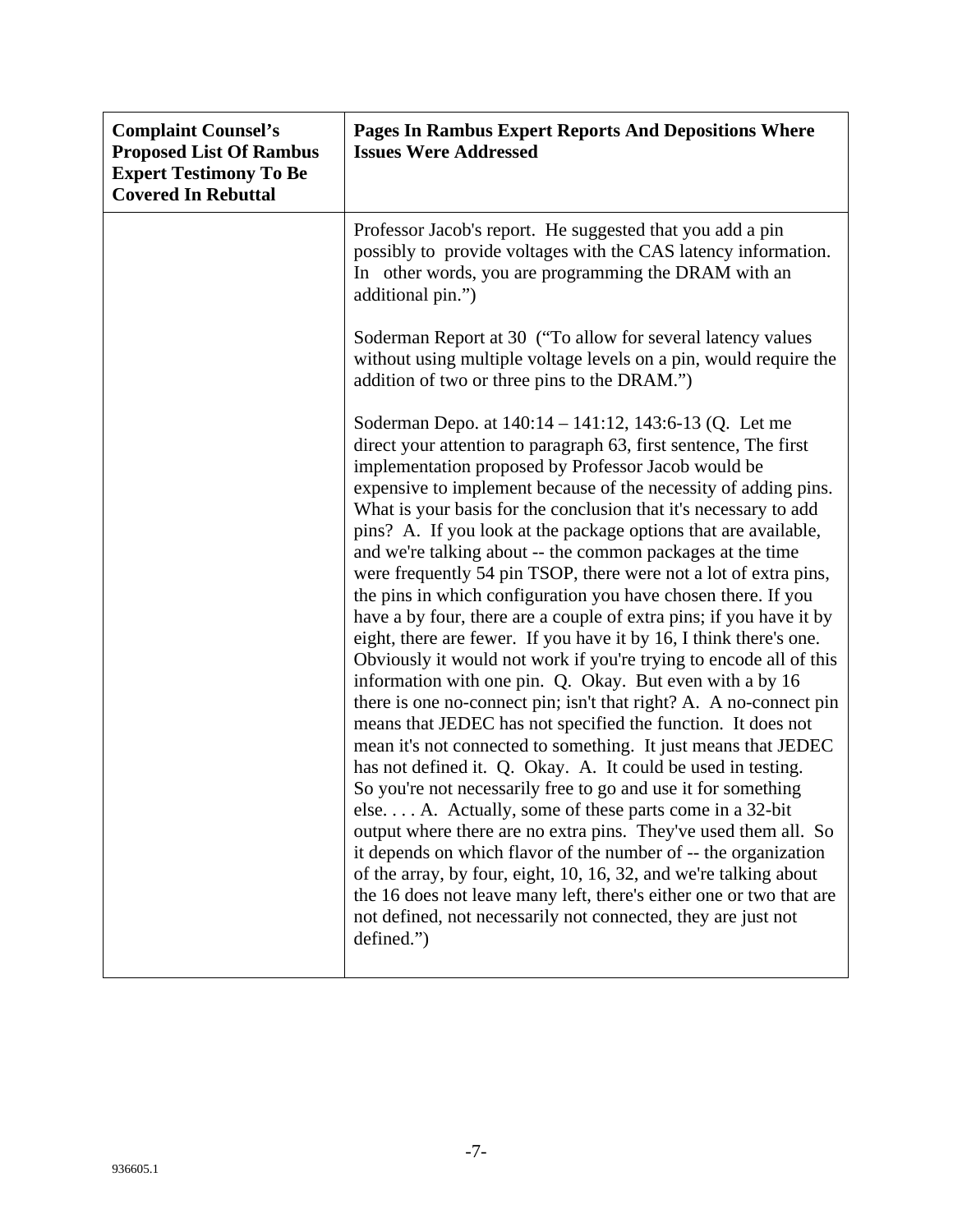| <b>Complaint Counsel's</b><br><b>Proposed List Of Rambus</b><br><b>Expert Testimony To Be</b><br><b>Covered In Rebuttal</b> |                                                                                                                                                            | <b>Pages In Rambus Expert Reports And Depositions Where</b><br><b>Issues Were Addressed</b>                                                                                                                                                                                                                                                                                                                                                                                                                                                                                                                                                                                                                                                              |
|-----------------------------------------------------------------------------------------------------------------------------|------------------------------------------------------------------------------------------------------------------------------------------------------------|----------------------------------------------------------------------------------------------------------------------------------------------------------------------------------------------------------------------------------------------------------------------------------------------------------------------------------------------------------------------------------------------------------------------------------------------------------------------------------------------------------------------------------------------------------------------------------------------------------------------------------------------------------------------------------------------------------------------------------------------------------|
| 8.                                                                                                                          | running a single edge<br>clock at a higher<br>frequency (a) would<br>cause significant clock<br>distribution problems<br>(Soderman, Tr.<br>9393:20-9394:8) | Soderman Report at 42 ("The tolerance margins on the very<br>critical circuits required to buffer and amplify this [higher<br>frequency] clock signal then would be substantially reduced<br>$\cdot$ ")<br>Geilhufe Report at 18 ("To maintain signal and timing integrity<br>at double clock frequencies an on-DIMM clock chip may be<br>needed.")                                                                                                                                                                                                                                                                                                                                                                                                      |
| (b)                                                                                                                         | would require<br>on-DIMM clock<br>circuitry and possibly<br>an on-DIMM<br>PLL/DLL, which would<br>cost \$3.80 (Geilhufe,<br>Tr. 9609:17-9610:5)            | Geilhufe Report at 13 (fifth column of table relating to the<br>alternative of running a single edge clock at double frequency<br>indicates that an on-DIMM clock would be required and would<br>cost approximately \$3.80)<br>Geilhufe Depo. at $193:18 - 194:1$ ("Q. Why do you believe an<br>on-DIMM clock is required in this alternative? A. I believe to<br>accurately position the clocks, the positive edges of the clocks<br>and have usable clock signals, that is not disappearing clock<br>signals, the positioning of the edges has to be more accurate.<br>And that requires then some form of synchronization, whether<br>it's a DLL or PLL or something.")                                                                               |
| 9.                                                                                                                          | moving the DLL to the<br>module would cost<br>\$3.80 for the DLL<br>(Geilhufe, Tr.<br>9613:13-25)                                                          | Geilhufe Report at 14 (fourth column of table relating to the<br>alternative of moving the DLL to the module indicates that the<br>cost would be approximately \$3.80 for the DLL)<br>Geilhufe Report at 19 ("From a cost point of view, removing the<br>DLL from chip lowers the chip cost by about \$.03 while it<br>increases the DIMM cost by more than \$3.80.")<br>Geilhufe Depo. at 211:6-13 ("Q. What is your understanding of<br>this alternative that you base your analysis on? A. Literally<br>removing the DLL circuit from the DRAM and putting a DLL<br>chip on the DIMM. Q. Okay. And the DLL on the DIMM you<br>have listed under board complexity for this column and you say<br>that it will cost \$3.80 approximately? A. Correct.") |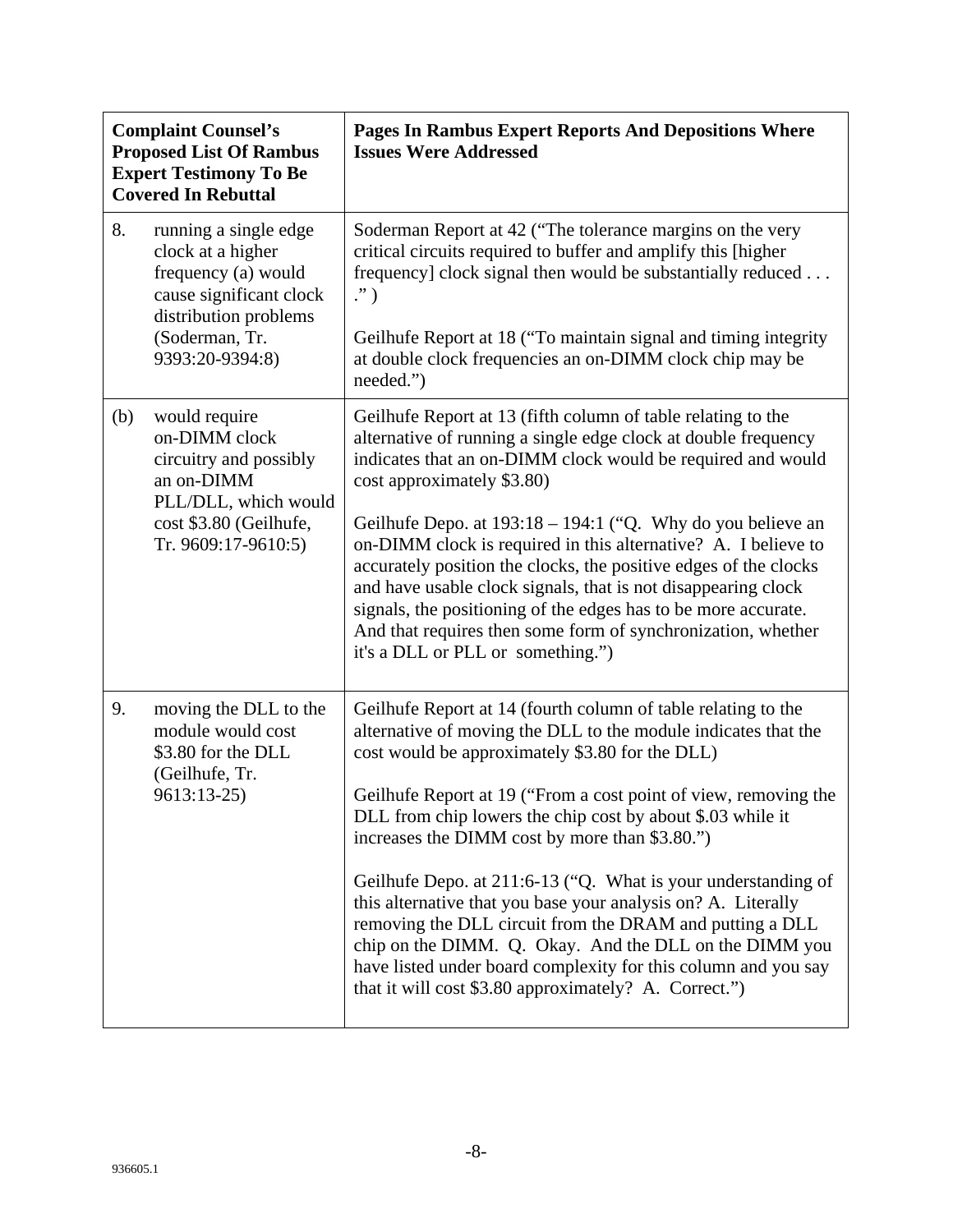| <b>Complaint Counsel's</b><br><b>Proposed List Of Rambus</b><br><b>Expert Testimony To Be</b><br><b>Covered In Rebuttal</b> |                                                                                                                                                              | Pages In Rambus Expert Reports And Depositions Where<br><b>Issues Were Addressed</b>                                                                                                                                                                                                                                                                                                                                                                                                                                                                                                                                                                                                                         |
|-----------------------------------------------------------------------------------------------------------------------------|--------------------------------------------------------------------------------------------------------------------------------------------------------------|--------------------------------------------------------------------------------------------------------------------------------------------------------------------------------------------------------------------------------------------------------------------------------------------------------------------------------------------------------------------------------------------------------------------------------------------------------------------------------------------------------------------------------------------------------------------------------------------------------------------------------------------------------------------------------------------------------------|
| 10.                                                                                                                         | <b>SLDRAM</b> was unable<br>to design a high speed<br><b>DRAM</b> using Vernier<br>circuitry, without an<br>on-chip DLL<br>(Soderman, Tr.<br>9412:22-9415:9) | Soderman Report at 51 ("The inadequacy of the vernier<br>alternative to on-chip DLL is illustrated by the failed efforts of a<br>group of DRAM manufacturers to develop a DRAM without on-<br>chip DLL. In order to account for differences in the timing<br>of various SLDRAMs in the system, the SyncLink design<br>provided a vernier circuit on the controller that would analyze<br>the timing difference and insert a programmable delay for data<br>received from each SLDRAM. Apparently, SyncLink<br>determined that forgoing an on-chip DLL was not a workable<br>solution. Ultimately, when an SLDRAM test chip was built, it<br>incorporated an on-chip DLL.")                                   |
| 11.                                                                                                                         | because the proposed<br>alternatives didn't<br>include circuit designs,<br>they were poorly<br>thought out (Geilhufe,<br>Tr. 9673:17-9674:5)                 | Geilhufe Depo. at 206:16-24 (Vernier alternative): "Again, the<br>description was inadequate for me to do a very clear analysis<br>. I don't know what specifically Professor Jacobs had proposed.<br>Certainly there were no block diagrams or schematics.")<br>Geilhufe Depo. at 232:25 - 233:7 ("THE WITNESS: The<br>analysis of the alternatives is totally inadequate for a -- let's say<br>if my design manager came to me in my general management<br>role with these alternatives and said decide one, I would say go<br>take another five engineers and go to work and do a better job<br>and find serious alternatives analyzing carefully and give me<br>the pros and cons of each one of them.") |
| 12.                                                                                                                         | DDR II (a) expands the<br>use of programmable<br><b>CAS</b> latency<br>(Soderman, Tr.<br>9351:7-9353:3)                                                      | Soderman Report at 23. ("The current proposal for the next"<br>generation 'DDR II' standard includes programmable latency<br>values of 2, 4 5 and 6 (optional) plus a programmable additive<br>latency of 0, 1, 2, 3, and 4, resulting in 8 possible read latency<br>values $\dots$ .")                                                                                                                                                                                                                                                                                                                                                                                                                      |
| (b)                                                                                                                         | initially planned to use<br>a single burst length,<br>but subsequently<br>reverted to<br>programmable burst<br>length (Soderman, Tr.<br>9369:12-23)          | Soderman Report at 32 ("The JEDEC JC-42 Memory committee<br>initially proposed fixing the burst length at 4 for the DDR2<br>specification, but now intend to provide the variable burst<br>length feature with burst lengths of 4 or 8.")                                                                                                                                                                                                                                                                                                                                                                                                                                                                    |